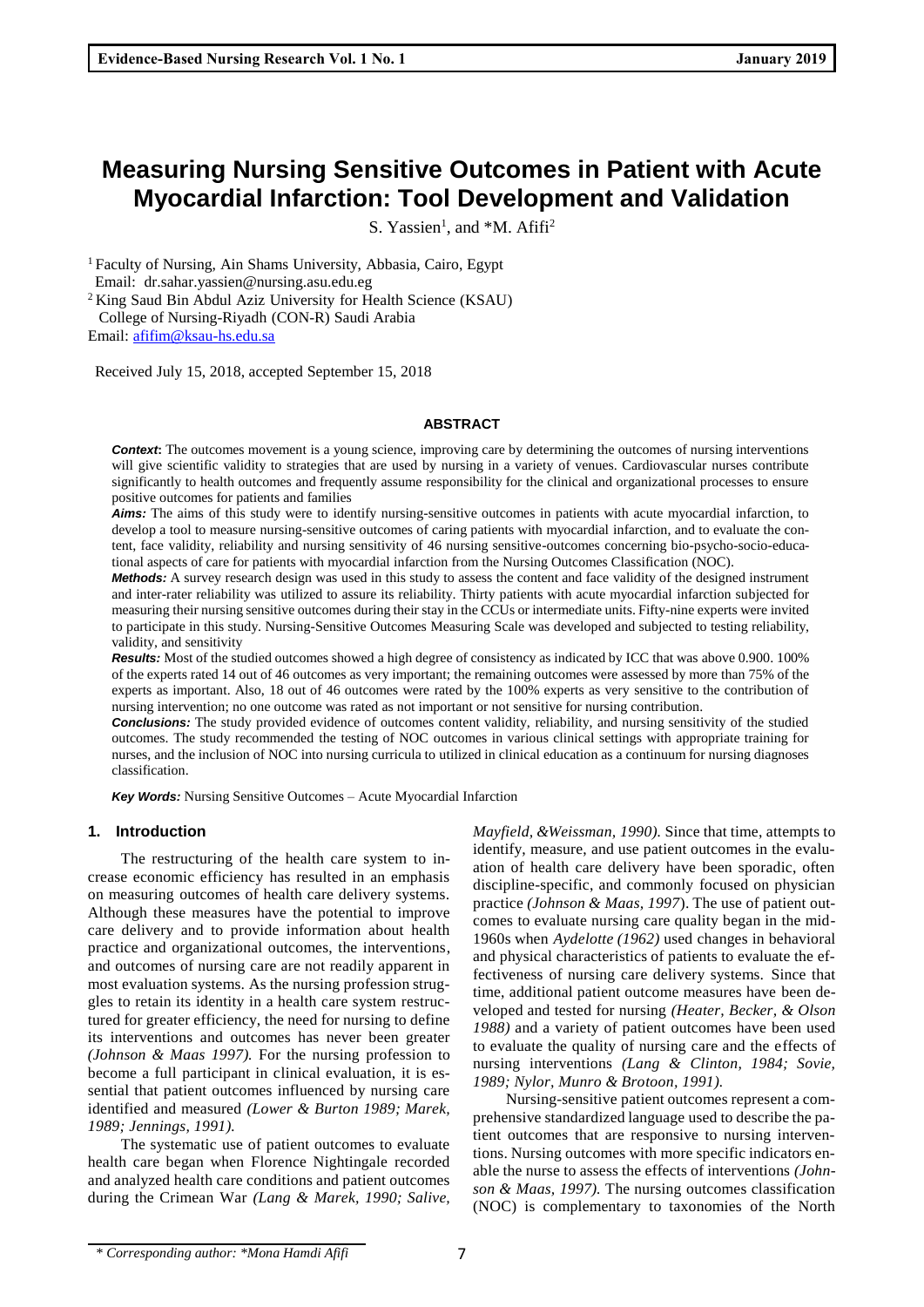American Nursing Diagnosis Association (NANDA) *(North American Nursing Diagnosis Association, 1994; Rantz & LeMone, 1995),* and the Nursing Intervention Classification (NIC) *(Iowa Intervention Project, 1996).* The NOC completes the nursing process elements. The NOC taxonomy is a three-level coded organized structure that currently includes 540 nursing-sensitive outcomes, categorized into 34 classes and seven domains. Each outcome includes a label name, a definition, a set of indicators that describe specific patient, caregiver, family, or community states related to the outcome, and a 5-point Likert-type measurement scale, which assist nurses in evaluating and quantifying patient status in relation to a particular outcome *(Johnson, Maas, & Moorhead 2000; Johnson, Moorhead, Mass,& Reed 2003; Moorhead, Swanson, Johnson, and Mass, 2018).*

"Outcomes" has become a popular word in contemporary health care. This emphasis on identifying and measuring the results of interventions and practice is noteworthy, necessary, and has important implications for cardiovascular nursing practice *(Deaton, 1998).* As reported by *Whiteman, et al. (2002),* with the cardiac patients constituting a large portion of hospitalized patients, improving the outcomes of patients with cardiovascular disease requires the best efforts of nurses and other health care providers in multiple settings and roles and working collaboratively with families and patients. According to *Crane (1991)*, nursing has a foundation of outcomes management and research on which to build and the muchneeded perspective of viewing patients as individuals and people and not merely as organs, diseases, conditions, and disabilities.

Myocardial infarction (MI) continues to be a significant health care issue because of its prevalence *(Robinson, 1999),* and high mortality, as about 45% of MI patients will die – half of them before reaching a hospital *(Beth, & Catherine, 2002).* The incidence of complications after myocardial infarction has been estimated to range from 14-95 percent, with overall one-month mortality of 30 percent *(Hubbard, 2003).* Besides, symptoms are usually sudden and may not adhere to the classic chest pain scenario, which can cause treatment delays and tragic outcomes *(Beth & Catherine, 2002).* As the treatment options improve the survival rate, an increasing number of individuals have to learn how to adjust to this major life event and prevent recurrence. Recovery can also be difficult, many patients experience emotional distress, fear of dying, and family turmoil, fail to return to work when physiologically capable of doing so, are unable to return to their previous levels of sexual activity, and are not capable of making the necessary diet and exercise changes *(Robinson, 1999).*

Cardiovascular nurses contribute significantly to health outcomes and frequently assume responsibility for the clinical and organizational processes to ensure positive outcomes for patients and families. Nurses have provided evidence for practices that influence outcomes and have studied patient outcomes related to mortality, morbidity, quality of life, psychological and physical functioning, symptoms, and family responses *(Dunbar, Funk, Wood, & Valderrama, 2004).* Acute management strategies continue to aim at limiting the infarct size as "time is muscle," whereas holistic approaches to the patient and family adjustments must target seeking prompt treatment when symptoms present, psychological adjustment, stress reduction, and patient and family education for self-care and risk reduction. As hospital length of stay for acute MI patients decreases, health care professionals must provide an interdisciplinary, collaborative approach to ensure that the at-risk MI patient provided all of the information and support needed to lead a satisfying, productive, healthy life. An excellent way for nurses to not only addresses this challenge but to lead the effort would be to develop a network of care for the at-risk MI patients *(Robinson, 1999).*

## **2. The significance of the study**

There is a demand for more accountability and concurrent development of quality improvement programs, a need to examine outcomes beyond morbidity and mortality, and a challenge to provide higher quality care using more cost-effective approaches. Patient outcomes have referred to as the "ultimate definition of effectiveness and efficiency." Quality nursing care of the patient with myocardial infarction realized following the evidence-based practice, and new evidence emerges. The framework for the holistic care of the patient following myocardial infarction encompasses a comprehensive assessment, planning, intervention, and evaluation process. Accountability for patient outcomes is a fundamental responsibility of professional nurses. Defining clinically useful and measurable patient outcomes that are sensitive to nursing intervention is essential for efforts to determine the effectiveness and improve the quality of nursing care. A vital beginning for this effort is to estimate whether the outcomes have content validity and whether experts judge them as sensitive to nursing intervention.

## **3. The aim of the study**

The present study aims at measuring nursing-sensitive patients' outcomes in patients with acute myocardial infarction through:

-Identifying nursing-sensitive patient outcomes in patients with myocardial infarction

-Developing a tool to measure nursing-sensitive outcomes of a patient with myocardial infarction.

-Determining the validity, reliability, and nursing sensitivity of the developed instrument.

#### **4. Subjects and Methods**

#### *4.1. Research design:*

A survey research design was used in this study to assess the content and face validity of the designed instrument. Inter-rater reliability was utilized to assure the reliability of the designed tool.

#### *4.2. Research setting*

The research conducted at Coronary Care Units, intermediate care units in Ain Shams University Hospitals, Dar El-Shifa Hospital, and Cleopatra Hospital.

#### *4.3. Subjects*

Thirty patients admitted to the settings mentioned above, diagnosed with acute myocardial infarction, were subjected for measuring their nursing-sensitive outcomes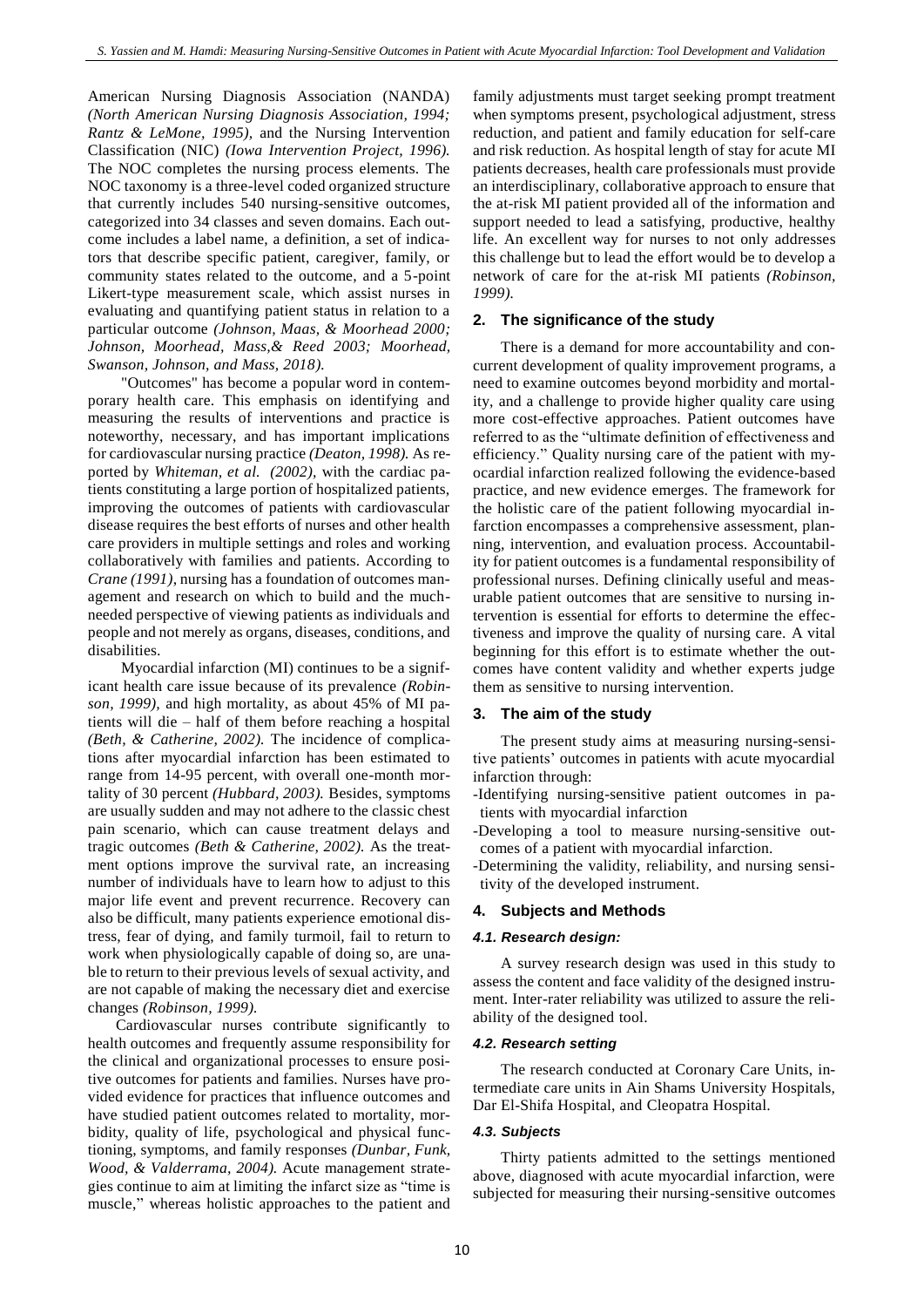during their stay in the CCUs or intermediate units. Fiftynine experts were invited to participate in this study, 20.3% of them were having a Masters' degree in medicalsurgical nursing and working in CCUs for not less than five years, and 79.7% had a Ph.D. in nursing science. Among them, 11.1% were professors of medical-surgical nursing, (31.9%) were assistant professors in medicalsurgical nursing, 26.1% were lecturers of medical-surgical nursing employed by faculties of nursing, 10.6% were lecturers of critical care, Vaxjo University, Sweden, they were visiting Egypt according to an agreement between Vaxjo, and October 6 University.

#### *4.4. Tools of the study:*

#### *4.4.1. Nursing-Sensitive Outcomes Measuring Scale*

It has been developed (guided by the Nursing Outcome Classification System NOC developed by Iowa University Project published in 1997 and refined by 2000) to measure nursing-sensitive outcomes related to different aspects of caring acute myocardial infarction patients. It includes 46 nursing-sensitive outcomes covering biopsycho-socio-educational dimensions of patient care. The outcomes distributed under six main classifications which are physiological health, functional health, psychosocial outcomes, health knowledge and behaviors, perceived health, and family health. Each of the six main classifications included main categories to be assessed to determine the patient condition (e.g., physiologic health include main categories such as cardiopulmonary, elimination, fluid and electrolyte, nutrition, and therapeutic response). Each main category then classified as outcomes (e.g., physiological health, with its main category; cardiopulmonary, includes six outcomes beneath, such as cardiac pump effectiveness, circulation status, vital signs status, tissue perfusion: cardiac, tissue perfusion: peripheral, and coagulation status). The outcomes are then indicated by some indicators to be assessed by the nurses to identify the results of their interventions. The classification and coding system kept the same as the NOC system designed by *(Iowa outcome Project, 2001).*

#### *4.4.2. Expert opinionnaire*

It was designed by the researchers to explore the nurses' expert opinion regarding content, face validity, and sensitivity of the outcomes to nursing interventions. It was divided into three parts:

#### *A. First to measure content validity*

The opinionnaire format presented each of the nursing-sensitive outcome concepts, and definitions with indicator listed beneath. Experts rated each outcome on a three-point Likert- type scale for the importance of the outcome to measure the nursing contributions to acute myocardial infarction patient progress. The experts also rated the indicators of each outcome for the importance of the indicator for determining the outcome. The scale used to rate outcomes and indicators importance was: 1= not important; 2= important; 3= very important or critical.

#### *B. Second to measure sensitivity*

It was designed to measure the experts' opinion regarding the sensitivity of the outcomes to nursing interventions. Experts rated the sensitivity of each outcome and indicator to the contributions of nursing intervention. The scale used to rate the contribution of nursing to patient progress comparatively to the participation of other health care professionals was: 1= no contribution (not sensitive);  $2=$  some contribution (sensitive), and  $3=$  contribution is mainly nursing (very sensitive).

#### *C. Third to measure face validity*

It was designed to measure the face validity of the instrument. Experts were requested to either agree or disagree with the questions related to correctness, comprehensiveness, clarity, adequacy, relevance, etc. of the Nursing Sensitive Outcome Measuring Scale (NOMS). The questionnaire included spaces for free comments and suggestions about the NOMS.

#### *4.5. Operational definitions*

*Nursing-Sensitive outcomes* are the outcomes that are influenced by nursing interventions,

*Nursing sensitivity* defined in this study as the degree to which an outcome or indicator is subject to the influence of nursing interventions relative to interventions of other health professionals.

## *4.6. Procedures*

The nursing process utilized as a theoretical framework for this study. An extensive review of the literature was done to explore all nursing diagnoses that could be experienced by patients with acute myocardial infarction through their clinical pathway. A linkage made between the collected nursing diagnoses and the related outcomes in the NOC *(Johnson, & Maas, 1997, Johnson, Mass, Moorhead, 2000).*

Outcomes for this study selected from the NOC based upon their potential usefulness for evaluating the effect of nursing interventions in caring for a patient with myocardial infarction regarding different health aspects (physiological, functional, psychological, health knowledge and behaviors, perceived health, and family health).

The outcomes and their scales were selected and revised so that the repeated indicators were canceled to mentioned once, the outcomes then reduced to the most critical, clinically prevalent, and most linked to the scope of cardiovascular nursing provided to the AMI patient during acute, intermediate, and convalescent phases of illness based on the pilot work and prior experience of the research team, to ensure ample time for experts to perform rating, to limit the number of outcomes to a number nursing experts were willing to rate, and to assure feasibility of the instrument in clinical use.

Only the very important and important outcomes appear in the instrument. Official permission obtained from the heads of the CCUs. The subjects of the study were met individually to assess their outcomes by the same two researchers at every single session.

#### *4.7. Limitations of the study*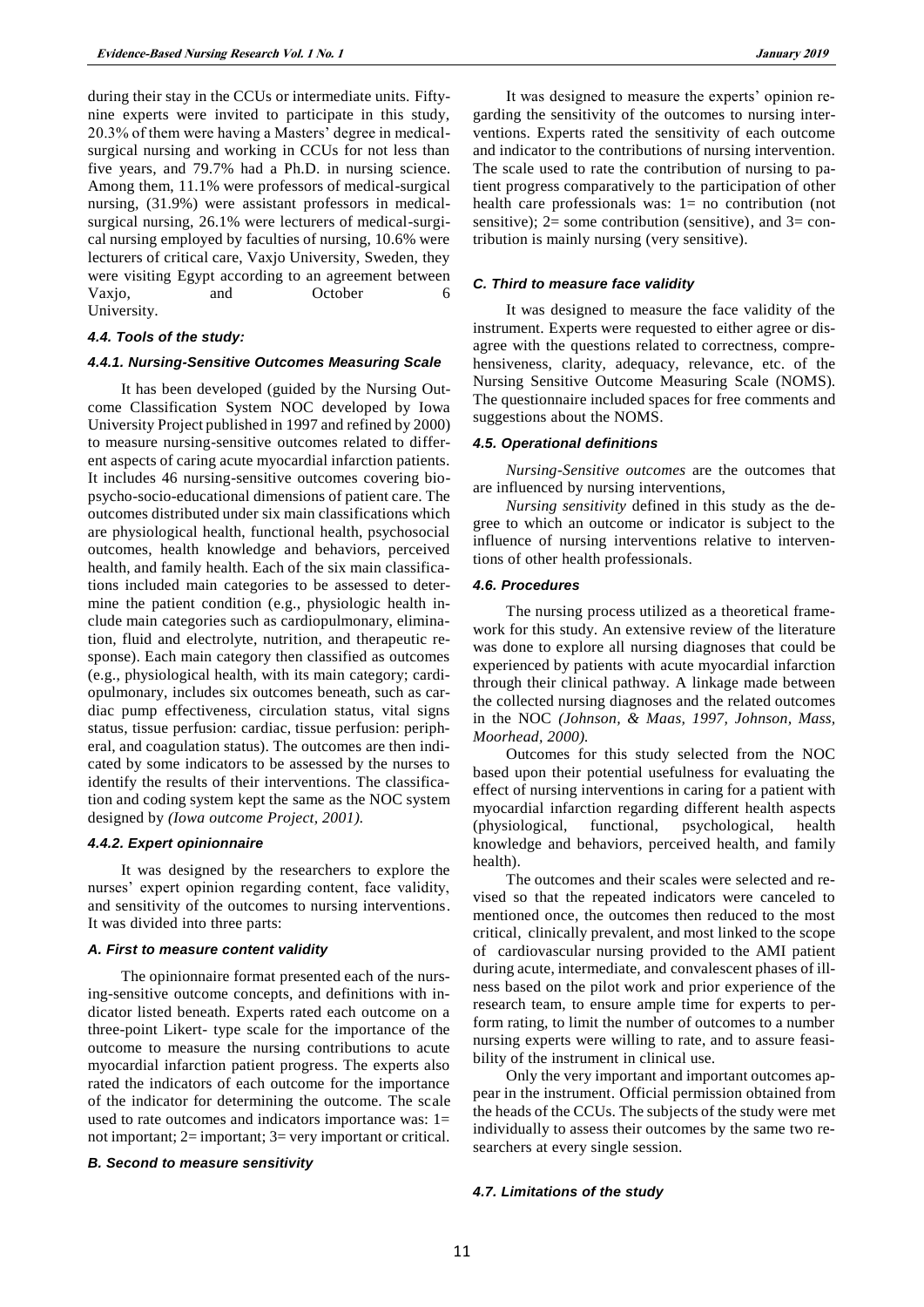A large portion of data measured in the study, appeared in the results but they couldn't be presented in the study findings that related to the statistical analysis of the validity, reliability, and sensitivity of the indicators as they constitute 365 indicators, each of which were rated by the experts for importance, and sensitivity and were rated by the researchers for reliability, that need for about 46 tables, for importance, and a similar number for sensitivity. It couldn't be displayed in such a figure, but it appeared in only the instrument. The experts agreed the indicators appearing in the instrument as very important or important and very sensitive or sensitive to nursing interventions. Intra-rater reliability couldn't be used in this study because of the time spacing between the two measurements of the same rater, would be significantly affected by changes in patient condition.

#### *4.8. Data analysis*

Data were analyzed to estimate the reliability, validity, and sensitivity of the designed instrument. Limit of agreement (LOA) between the two researchers' measurements utilized to assess the consistency between the two researchers measuring the same outcomes at the same time. Limit of agreement measuring the size of the differences between the two raters to quantify the size of the difference in measurement. The content validity measured through experts' opinionnaire displayed as pure numbers and percentages.

## **5. Results**

The findings of this study classified into three parts: Table (1) shows that all the outcomes had a high degree of consistency between the two researchers, as indicated by the degree of intraclass correlation (ICC), that was above (0.800) in all of the measured outcomes.

Table (1a): reveals a high degree of consistency as indicated by ICC that was above 0.900 in all the measured outcomes, except for coagulation status (0.881), and nutritional status (0.803), which is still high.

Table (1b): reveals a high degree of consistency as indicated by ICC that was above 0.900 in all the measured outcomes, except for energy conservation (0.891), psychomotor energy (0.898), and self-care: activity of daily living (0.801), which also indicated high reliability.

Table (1c): reveals a high degree of consistency as indicated by ICC that was above 0.900 in all the measured outcomes, except health beliefs: perceived ability to perform (0.857).

Table (1d): reveals a high degree of consistency as indicated by ICC that was above 0.900 in all the measured outcomes, except for caregiver adaptation to patient institutionalization (0.844).

Figure (1,2) illustrates the idea of the used statistical test of Limits of Agreement to clarify the consistency between the two researchers (inter-rater reliability).

Table (2) expresses experts' opinion regarding the importance of the outcomes in measuring nursing interventions in the caring patient with myocardial infarction. Table (2a) reveals that seven outcomes were agreed by 100% of the experts as very important, while 18 outcomes were agreed by more than 75% of the experts as very important. While acceptance: health status and role performance formed the least agreement in this table (74.58, 72.88 consecutively).

Table (2b): reveals that seven outcomes were agreed by 100% of the experts as very important, while the remaining 12 outcomes were agreed by more than 75% of the experts as very important.

|  |  | Table (1a): Inter-rater reliability regarding physiological outcomes |  |
|--|--|----------------------------------------------------------------------|--|
|  |  |                                                                      |  |

|                                             | Item            | Mean            | Differ-<br>ence |          |              | <b>LOA</b> |              | Intra<br><b>Class</b>          | <b>Confidence Inter-</b><br>val |       |
|---------------------------------------------|-----------------|-----------------|-----------------|----------|--------------|------------|--------------|--------------------------------|---------------------------------|-------|
| <b>Outcomes</b>                             | Limits          | Differ-<br>ence | Std.<br>Dev.    | Lower    | <b>Upper</b> | Range      | Per-<br>cent | Corre-<br>lation<br><b>ICC</b> | 95% C.I. of ICC                 |       |
| Cardiopulmonary                             |                 |                 |                 |          |              |            |              |                                |                                 |       |
| Cardiac pump effectiveness                  | $17 - 85$       | $-0.200$        | 1.636           | $-3.407$ | 3.007        | 6.414      | 9.4%         | 0.995                          | 0.991                           | 0.997 |
| Circulation status                          | $6 - 30$        | 0.375           | 2.047           | $-3.637$ | 4.387        | 8.023      | 44.6%        | 0.957                          | 0.921                           | 0.977 |
| Vital signs status                          | $5 - 25$        | 0.000           | 0.392           | $-0.769$ | 0.769        | 1.538      | 7.7%         | 0.977                          | 0.957                           | 0.988 |
| Tissue perfusion: cardiac                   | $5 - 25$        | $-0.125$        | 0.911           | $-1.911$ | 1.661        | 3.572      | 17.9%        | 0.975                          | 0.953                           | 0.987 |
| Tissue perfusion: peripheral                | $9 - 45$        | 0.150           | 0.533           | $-0.896$ | 1.196        | 2.091      | 5.8%         | 0.955                          | 0.918                           | 0.976 |
| Coagulation status                          | $9 - 45$        | $-0.025$        | 0.733           | $-1.462$ | 1.412        | 2.875      | 8.0%         | 0.881                          | 0.787                           | 0.935 |
| <b>Elimination</b>                          |                 |                 |                 |          |              |            |              |                                |                                 |       |
| Bowel elimination                           | $\frac{10}{50}$ | $-0.100$        | 0.955           | $-1.973$ | 1.773        | 3.745      | 9.4%         | 0.960                          | 0.927                           | 0.979 |
| <b>Fluids &amp; Electrolytes</b>            |                 |                 |                 |          |              |            |              |                                |                                 |       |
| Fluid balance                               | $7 - 35$        | $-0.025$        | 0.357           | $-0.725$ | 0.675        | 1.400      | 5.0%         | 0.986                          | 0.974                           | 0.993 |
| Electrolyte & acid-base bal-<br>ance        | $^{10}_{50}$    | $-0.075$        | 0.829           | $-1.699$ | 1.549        | 3.248      | 8.1%         | 0.986                          | 0.974                           | 0.993 |
| <b>Nutrition</b>                            |                 |                 |                 |          |              |            |              |                                |                                 |       |
| Nutritional status                          | $3 - 15$        | $-0.050$        | 1.176           | $-2.354$ | 2.254        | 4.608      | 38.4%        | 0.803                          | 0.659                           | 0.891 |
| Nutritional status: nutrient in-<br>take    | $\frac{10}{50}$ | $-0.550$        | 1.339           | $-3.174$ | 2.074        | 5.248      | 13.1%        | 0.981                          | 0.965                           | 0.990 |
| Nutritional status: biochemical<br>measures | $4 - 20$        | $-0.075$        | 0.694           | $-1.435$ | 1.285        | 2.720      | 17.0%        | 0.984                          | 0.969                           | 0.991 |
| <b>Therapeutic response</b>                 |                 |                 |                 |          |              |            |              |                                |                                 |       |
| Medication response                         | $9 - 45$        | 0.025           | 0.862           | $-1.664$ | 1.714        | 3.379      | 9.4%         | 0.985                          | 0.972                           | 0.992 |

**Table (1b): Inter-rater reliability regarding functional and psychosocial outcomes**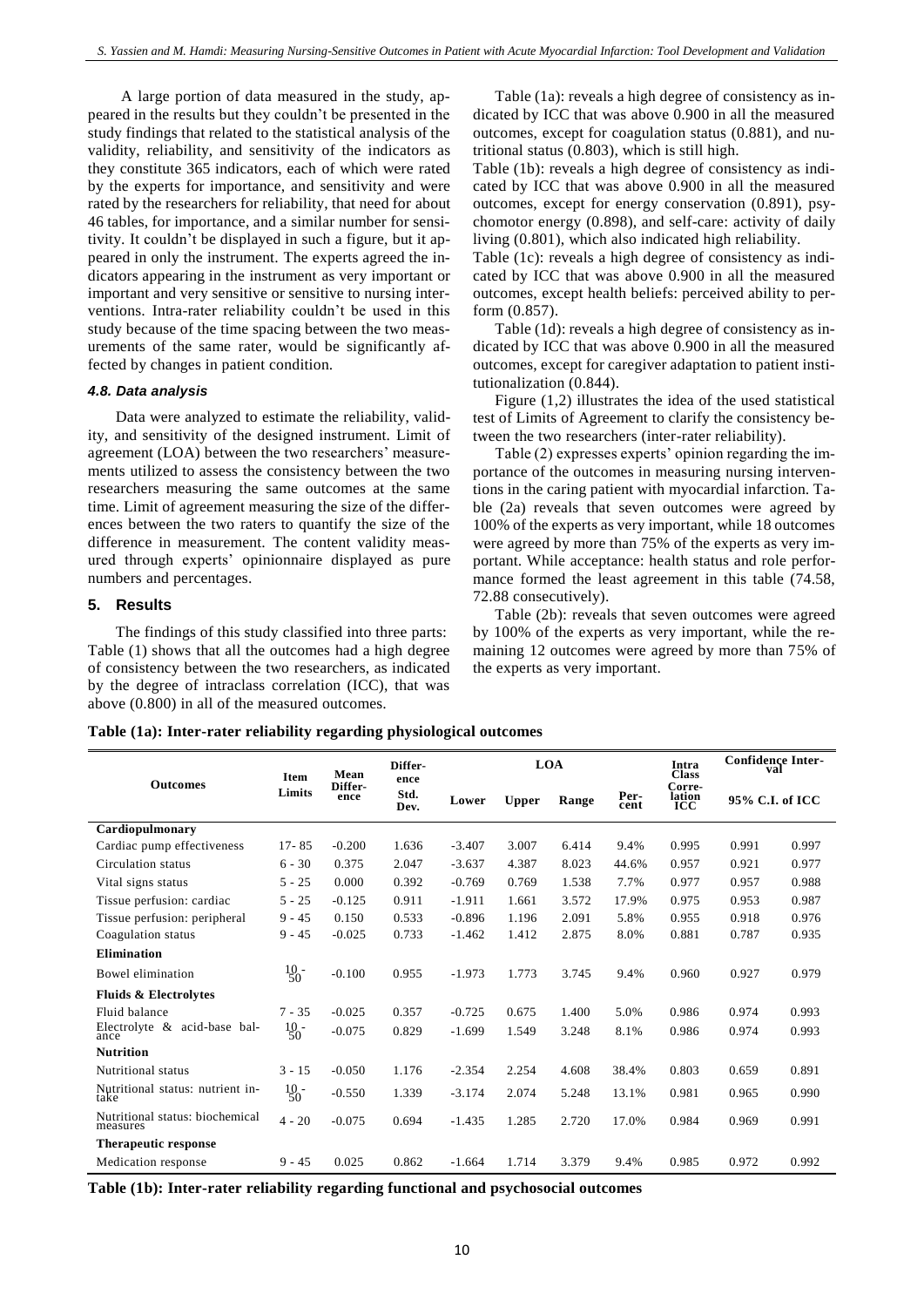|                                          | Item         | Mean            | Differ-           |          | <b>LOA</b>   |       |       |                         | <b>Confidence Inter-</b><br>val |       |
|------------------------------------------|--------------|-----------------|-------------------|----------|--------------|-------|-------|-------------------------|---------------------------------|-------|
| <b>Outcomes</b>                          | Limits       | Differ-<br>ence | ence<br>Std. Dev. | Lower    | <b>Upper</b> | Range | Per-  | Corre-<br>lation<br>ICC | 95% C.I. of ICC                 |       |
| <b>Energy maintenance</b>                |              |                 |                   |          |              |       |       |                         |                                 |       |
| Activity tolerance                       | $9 - 45$     | 0.275           | 1.485             | $-2.635$ | 3.185        | 5.820 | 16.2% | 0.963                   | 0.931                           | 0.980 |
| Energy conservation                      | $6 - 30$     | 0.025           | 1.609             | $-3.129$ | 3.179        | 6.308 | 26.3% | 0.891                   | 0.804                           | 0.941 |
| Rest                                     | $6 - 30$     | 0.050           | 0.904             | $-1.723$ | 1.823        | 3.545 | 14.8% | 0.973                   | 0.949                           | 0.986 |
| Sleep                                    | $8 - 40$     | 0.025           | 1.074             | $-2.080$ | 2.130        | 4.210 | 13.2% | 0.950                   | 0.908                           | 0.973 |
| Psychomotor energy                       | $7 - 35$     | $-0.325$        | 1.730             | $-3.717$ | 3.067        | 6.783 | 24.2% | 0.898                   | 0.816                           | 0.944 |
| Self-care                                |              |                 |                   |          |              |       |       |                         |                                 |       |
| Self-care: activity of daily liv-<br>1ng | $8 - 40$     | 0.025           | 0.530             | $-1.015$ | 1.065        | 2.079 | 6.5%  | 0.801                   | 0.656                           | 0.889 |
| Self-care: non-parentral medi-<br>cation | $^{10}_{50}$ | $-0.025$        | 1.349             | $-2.669$ | 2.619        | 5.288 | 13.2% | 0.986                   | 0.974                           | 0.992 |
| <b>Psychosocial outcomes</b>             |              |                 |                   |          |              |       |       |                         |                                 |       |
| Psychosocial well-being                  |              |                 |                   |          |              |       |       |                         |                                 |       |
| Body image                               | $7 - 35$     | 0.200           | 0.687             | $-1.146$ | 1.546        | 2.693 | 9.6%  | 0.980                   | 0.962                           | 0.989 |
| Identity                                 | $5 - 25$     | $-0.225$        | 0.733             | $-1.662$ | 1.212        | 2.875 | 14.4% | 0.971                   | 0.945                           | 0.984 |
| Self-esteem                              | $5 - 55$     | $-0.250$        | 0.494             | $-1.217$ | 0.717        | 1.935 | 3.9%  | 0.990                   | 0.981                           | 0.995 |
| <b>Psychosocial adaptation</b>           |              |                 |                   |          |              |       |       |                         |                                 |       |
| Acceptance: health status                | $4 - 20$     | $-0.200$        | 0.939             | $-2.041$ | 1.641        | 3.682 | 23.0% | 0.932                   | 0.876                           | 0.963 |
| Coping                                   | $^{18}_{90}$ | 0.200           | 2.066             | $-3.849$ | 4.249        | 8.097 | 11.2% | 0.971                   | 0.946                           | 0.985 |
| Self-control                             |              |                 |                   |          |              |       |       |                         |                                 |       |
| Anxiety control                          | $8 - 40$     | 0.275           | 1.109             | $-1.899$ | 2.449        | 4.348 | 13.6% | 0.966                   | 0.937                           | 0.982 |
| <b>Social interaction</b>                |              |                 |                   |          |              |       |       |                         |                                 |       |
| Role performance                         | $4 - 20$     | $-0.025$        | 0.577             | $-1.156$ | 1.106        | 2.261 | 14.1% | 0.968                   | 0.941                           | 0.983 |

**Table (1C): Inter-rater reliability regarding health knowledge and behaviors outcomes**

|                                                   |                           | Mean<br><b>Item</b> |                   | <b>LOA</b> |              |       |       | Differ-                        |                 |       | Intra<br><b>Class</b> | <b>Confidence Inter-</b><br>val |  |
|---------------------------------------------------|---------------------------|---------------------|-------------------|------------|--------------|-------|-------|--------------------------------|-----------------|-------|-----------------------|---------------------------------|--|
| <b>Outcomes</b>                                   | Differ-<br>Limits<br>ence |                     | ence<br>Std. Dev. | Lower      | <b>Upper</b> | Range | Per-  | Corre-<br>lation<br><b>ICC</b> | 95% C.I. of ICC |       |                       |                                 |  |
| <b>Health behaviors</b>                           |                           |                     |                   |            |              |       |       |                                |                 |       |                       |                                 |  |
| Compliance behaviors                              | $11 - 55$                 | $-0.425$            | 0.813             | $-2.018$   | 1.168        | 3.187 | 7.2%  | 0.980                          | 0.962           | 0.989 |                       |                                 |  |
| Adherence behaviors                               | $5 - 25$                  | $-0.100$            | 1.215             | $-2.482$   | 2.282        | 4.764 | 23.8% | 0.950                          | 0.908           | 0.973 |                       |                                 |  |
| Symptom control                                   | $10 - 50$                 | 0.200               | 0.687             | $-1.146$   | 1.546        | 2.693 | 6.7%  | 0.992                          | 0.985           | 0.996 |                       |                                 |  |
| Pain control                                      | $9 - 45$                  | $-0.250$            | 0.899             | $-2.011$   | 1.511        | 3.523 | 9.8%  | 0.966                          | 0.937           | 0.982 |                       |                                 |  |
| <b>Health beliefs</b>                             |                           |                     |                   |            |              |       |       |                                |                 |       |                       |                                 |  |
| Health<br>beliefs:<br>perceived<br>threat         | $6 - 30$                  | 0.275               | 0.987             | $-1.659$   | 2.209        | 3.868 | 16.1% | 0.974                          | 0.952           | 0.986 |                       |                                 |  |
| Health beliefs: perceived con-<br>trol            | $5 - 25$                  | $-0.275$            | 0.816             | $-1.875$   | 1.325        | 3.199 | 16.0% | 0.977                          | 0.958           | 0.988 |                       |                                 |  |
| Health beliefs: perceived abil-<br>ity to perform | $3 - 15$                  | $-0.150$            | 1.099             | $-2.304$   | 2.004        | 4.308 | 35.9% | 0.857                          | 0.747           | 0.922 |                       |                                 |  |
| Health beliefs: perceived re-<br>sources          | $6 - 30$                  | $-0.150$            | 0.662             | $-1.448$   | 1.148        | 2.596 | 10.8% | 0.986                          | 0.974           | 0.993 |                       |                                 |  |
| <b>Health knowledge</b>                           |                           |                     |                   |            |              |       |       |                                |                 |       |                       |                                 |  |
| Knowledge: illness care                           | $8 - 40$                  | $-0.300$            | 1.159             | $-2.572$   | 1.972        | 4.544 | 14.2% | 0.983                          | 0.968           | 0.991 |                       |                                 |  |
| Knowledge: health behaviors                       | $9 - 45$                  | 0.025               | 0.920             | $-1.777$   | 1.827        | 3.605 | 10.0% | 0.957                          | 0.921           | 0.977 |                       |                                 |  |
| Knowledge: sexual function-<br>ing                | $1 - 5$                   | 0.000               | 0.392             | $-0.769$   | 0.769        | 1.538 | 38.4% | 0.939                          | 0.887           | 0.967 |                       |                                 |  |
| Risk control & safety                             |                           |                     |                   |            |              |       |       |                                |                 |       |                       |                                 |  |
| Risk control: cardiovascular<br>health            | $12 - 60$                 | 0.125               | 0.463             | $-0.783$   | 1.033        | 1.817 | 3.8%  | 0.998                          | 0.997           | 0.999 |                       |                                 |  |
| Risk control: tobacco use                         | $10 - 50$                 | 0.000               | 0.620             | $-1.216$   | 1.216        | 2.431 | 6.1%  | 0.996                          | 0.992           | 0.998 |                       |                                 |  |

# **Table (1d): Inter-rater reliability regarding perceived and family health**

|                                                         | Item                      | Mean                                    | Dif-<br>fer- |            | <b>LOA</b>            |       |              | Intra<br><b>Class</b>          | <b>Confidence Inter-</b><br>val |       |
|---------------------------------------------------------|---------------------------|-----------------------------------------|--------------|------------|-----------------------|-------|--------------|--------------------------------|---------------------------------|-------|
| <b>Outcomes</b>                                         | Limits                    | ence<br>Differ-<br>Std.<br>ence<br>Dev. |              | Lower      | Range<br><b>Upper</b> |       | Per-<br>cent | Corre-<br>lation<br><b>ICC</b> | 95% C.I. of ICC                 |       |
| <b>Perceived health</b>                                 |                           |                                         |              |            |                       |       |              |                                |                                 |       |
| Health & life quality                                   |                           |                                         |              |            |                       |       |              |                                |                                 |       |
| Quality of life                                         | $9 - 45$                  | 0.050                                   | 0.749        | $-1.41874$ | 1.519                 | 2.937 | 8.2%         | 0.997                          | 0.994                           | 0.998 |
| Well-being                                              | $5 - 25$                  | 0.000                                   | 0.847        | $-1.66074$ | 1.661                 | 3.321 | 16.6%        | 0.991                          | 0.983                           | 0.995 |
| Spiritual well-being                                    | $10 - 50$                 | 0.050                                   | 0.316        | $-0.56981$ | 0.670                 | 1.240 | 3.1%         | 1.000                          | 0.999                           | 1.000 |
| <b>Family health</b>                                    |                           |                                         |              |            |                       |       |              |                                |                                 |       |
| <b>Family caregiver status</b>                          |                           |                                         |              |            |                       |       |              |                                |                                 |       |
| Caregiver adaptation to patient<br>institutionalization | $8 - 40$                  | 0.025                                   | 1.000        | $-1.93437$ | 1.984                 | 3.919 | 12.2%        | 0.844                          | 0.726                           | 0.914 |
| Caregiver home care readiness                           | $14 - 70$                 | $-0.050$                                | 0.597        | $-1.22012$ | 1.120                 | 2.340 | 4.2%         | 0.999                          | 0.998                           | 0.999 |
| <b>Family well-being</b>                                |                           |                                         |              |            |                       |       |              |                                |                                 |       |
| Family coping                                           | $^{16}_{80}$ <sup>-</sup> | $-0.125$                                | 0.648        | $-1.39503$ | 1.145                 | 2.540 | 3.4%         | 0.999                          | 0.999                           | 1.000 |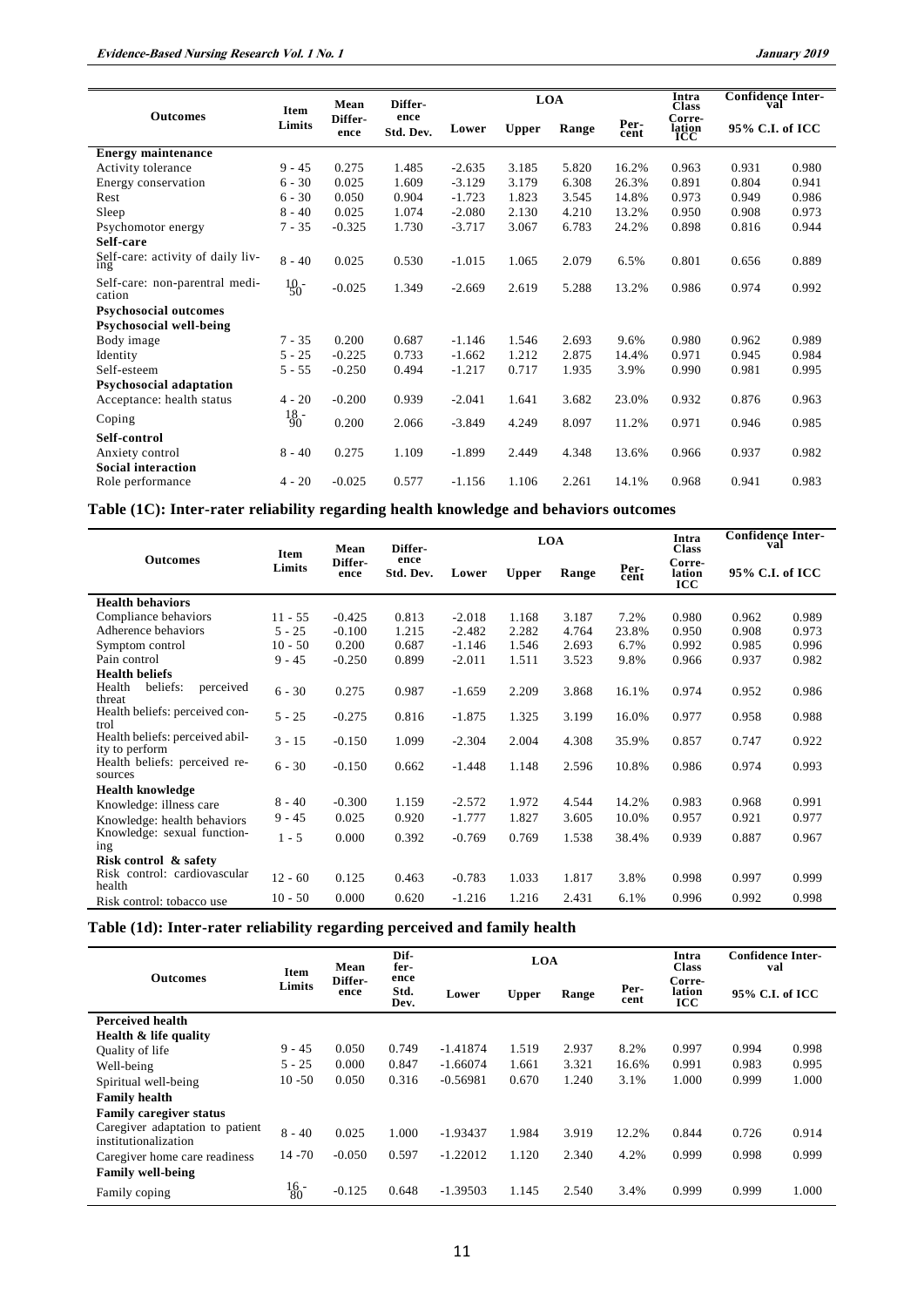**Figure (1): Example for the limit of agreement be-**



Figure (2): Example for the limit of agreement be**tween the two researchers**



**Table (2): Experts' opinion regarding the importance of outcomes to nursing intervention A. Physiological, functional, and psychological health\***

|                                          | Very important outcomes |               |                | <b>Important outcomes</b> |
|------------------------------------------|-------------------------|---------------|----------------|---------------------------|
| <b>Outcomes</b>                          | $n=59$                  | $\frac{0}{0}$ | $n=59$         | $\frac{0}{0}$             |
| <b>Physiological health</b>              |                         |               |                |                           |
| Cardiopulmonary                          |                         |               |                |                           |
| Cardiac pump effectiveness               | 59                      | 100           | $\overline{a}$ | $\overline{a}$            |
| Circulation status                       | 59                      | 100           |                |                           |
| Vital signs status                       | 59                      | 100           |                |                           |
| Tissue perfusion: cardiac                | 59                      | 100           |                |                           |
| Tissue perfusion: peripheral             | 59                      | 100           |                |                           |
| Coagulation status                       | 52                      | 88.14         | $\overline{7}$ | 11.86                     |
| <b>Elimination</b>                       |                         |               | $\overline{2}$ |                           |
| Bowel elimination                        | 57                      | 96.61         |                | 3.39                      |
| Fluids & electrolytes                    |                         |               |                |                           |
| Fluid balance                            | 58                      | 98.31         | $\mathbf{1}$   | 1.69                      |
| Electrolyte & acid base balance          | 45                      | 76.27         | 14             | 23.73                     |
| <b>Nutrition</b>                         |                         |               |                |                           |
| Nutritional status                       | 51                      | 86.44         | 8              | 13.65                     |
| Nutritional status: nutrient intake      | 49                      | 83.05         | 10             | 16.95                     |
| Nutritional status: biochemical measures | 58                      | 98.31         | $\mathbf{1}$   | 1.69                      |
| <b>Therapeutic response</b>              |                         |               |                |                           |
| Medication response                      | 59                      | 100           |                | $\overline{a}$            |
| <b>Functional Health</b>                 |                         |               |                |                           |
| <b>Energy maintenance</b>                |                         |               |                |                           |
| Activity tolerance                       | 58                      | 98.31         | $\mathbf{1}$   | 1.69                      |
| Energy conservation                      | 56                      | 94.92         | 3              | 5.08                      |
| Rest                                     | 55                      | 93.22         | $\overline{4}$ | 6.78                      |
| Sleep                                    | 55                      | 93.22         | $\overline{4}$ | 6.78                      |
| Psychomotor energy                       | 56                      | 94.92         | 3              | 5.08                      |
| Self-care                                |                         |               |                |                           |
| Self-care: activity of daily living      | 56                      | 94.92         | 3              | 5.08                      |
| Self-care: non-parentral medication      | 58                      | 98.31         | $\mathbf{1}$   | 1.69                      |
| <b>Psychosocial Health</b>               |                         |               |                |                           |
| Psychosocial well-being                  |                         |               |                |                           |
| Body image                               | 50                      | 84.75         | 9              | 15.25                     |
| Identity                                 | 45                      | 76.27         | 14             | 23.73                     |
| Self-esteem                              | 53                      | 89.83         | 6              | 10.17                     |
| Psychosocial adaptation                  |                         |               |                |                           |
| Acceptance: health status                | 44                      | 74.58         | 15             | 25.42                     |
| Coping                                   | 50                      | 84.75         | 9              | 15.25                     |
| Self-control                             |                         |               |                |                           |
| Anxiety control                          | 59                      | 100           |                |                           |
| <b>Social interaction</b>                |                         |               |                |                           |
| Role performance                         | 43                      | 72.88         | 16             | 27.12                     |

*\* No outcomes were rated as not important.*

## **Table (2): Experts' opinion regarding the importance of the outcomes to nursing interventions**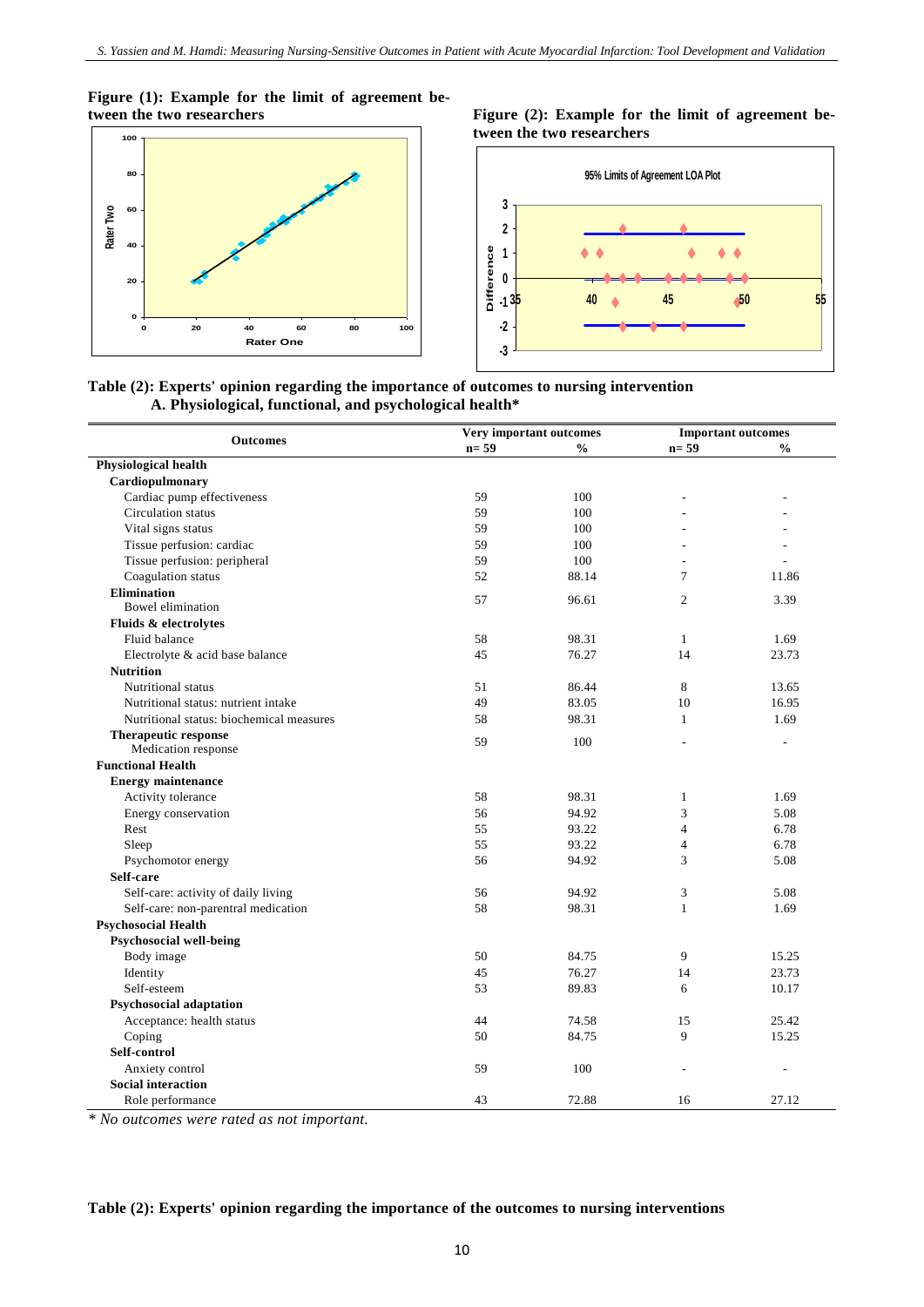#### **B. Health knowledge and behaviors, perceived health, and family health\***

|                                                      |        | <b>Very important outcomes</b> |                | <b>Important outcomes</b> |
|------------------------------------------------------|--------|--------------------------------|----------------|---------------------------|
| The outcomes                                         | $n=59$ | $\frac{0}{0}$                  | $n=59$         | $\frac{0}{0}$             |
| Health knowledge and behaviors                       |        |                                |                |                           |
| <b>Health behaviors</b>                              |        |                                |                |                           |
| Compliance behaviors                                 | 55     | 93.22                          | $\overline{4}$ | 6.78                      |
| Adherence behaviors                                  | 54     | 91.53                          | 5              | 8.47                      |
| Symptom control                                      | 59     | 100                            |                |                           |
| Pain control                                         | 59     | 100                            |                |                           |
| <b>Health beliefs</b>                                |        |                                |                |                           |
| Health beliefs: perceived threats                    | 50     | 84.75                          | 9              | 15.25                     |
| Health beliefs: perceived control                    | 53     | 89.83                          | 6              | 10.17                     |
| Health beliefs: perceived ability to perform         | 55     | 93.22                          | 4              | 6.78                      |
| Health beliefs: perceived resources                  | 52     | 88.14                          | 7              | 11.86                     |
| <b>Health knowledge</b>                              |        |                                |                |                           |
| Knowledge: illness care                              | 59     | 100                            |                |                           |
| Knowledge: health behaviors                          | 59     | 100                            |                |                           |
| Knowledge: sexual function                           | 59     | 100                            |                |                           |
| Risk control & safety                                |        |                                |                |                           |
| Risk control: cardiovascular health                  | 59     | 100                            |                |                           |
| Risk control: tobacco control                        | 59     | 100                            |                |                           |
| <b>Perceived health</b>                              |        |                                |                |                           |
| Health & life quality                                |        |                                |                |                           |
| Quality of life                                      | 45     | 76.27                          | 14             | 23.73                     |
| Well-being                                           | 46     | 77.97                          | 13             | 22.03                     |
| Spiritual well-being                                 | 46     | 77.97                          | 13             | 22.03                     |
| <b>Family health</b>                                 |        |                                |                |                           |
| <b>Family caregiver status</b>                       |        |                                |                |                           |
| Caregiver adaptation to patient institutionalization | 47     | 79.66                          | 12             | 20.34                     |
| Caregiver homecare readiness                         | 48     | 81.36                          | 11             | 18.64                     |
| <b>Family well-being</b>                             |        |                                |                |                           |
| Family coping                                        | 46     | 77.97                          | 13             | 22.03                     |

*\* No outcomes were rated as not important.*

Table (3): reveals experts' opinion regarding the sensitivity of the outcomes to the contribution of nursing interventions. Table (3a): displays thirteen outcomes that were rated by 100% of the experts as very sensitive to nursing intervention, while tissue perfusion: cardiac was the least agreed by the experts regarding its sensitivity to nursing intervention (50.85).

Table (3b): shows five outcomes that were rated by 100% of the experts as very sensitive to nursing intervention. In the other hand, health beliefs: perceived resources, spiritual wellbeing, and caregiver adaptation to patient institutionalization were the least rated by experts as very sensitive to nursing intervention (40.68, 61.02, 59.32 consecutively).

Table (4): represents the experts' opinion in the scale face validity. The appropriate appearance expressed by most of the experts, also, clarity of outcomes, indicators, and the used classification system, relevancy to a patient with myocardial infarction, comprehensiveness, and organization. Most of the experts counted the domain of physiological health as the primary outcome that has the highest degree of content validity regarding nursing influence on the caring patient with myocardial infarction.

## **Discussion**

Evaluating the effectiveness of health care has become urgent and imperative. A necessary component of this evaluation is the measurement of patient outcomes associated with health care. Nursing has long demonstrated an active interest in evaluating the results of nursing treatments *(Simpson, 1995; Head, Maas, & Johnson, 2003).*

The study was subjected 46 outcomes with their 365 specific indicators to the experts' opinion regarding the content, face validity, and sensitivity. The findings of this study revealed varying degrees of importance and sensitivity regarding the various outcomes. Although most of the outcomes rated as either very important or important and very sensitive or sensitive, some of them were low estimated by the experts for importance such as identity, acceptance: Health status, role performance, health and life quality and family health which may be considered by the experts as less commonly occurring in patients with acute myocardial infarction. Other outcomes were low estimated for sensitivity to the contribution of nursing such as tissue perfusion: Cardiac, health beliefs: perceived resources, spiritual well-being, and caregiver adaptation to patient institutionalization. These findings can refer to that, these outcomes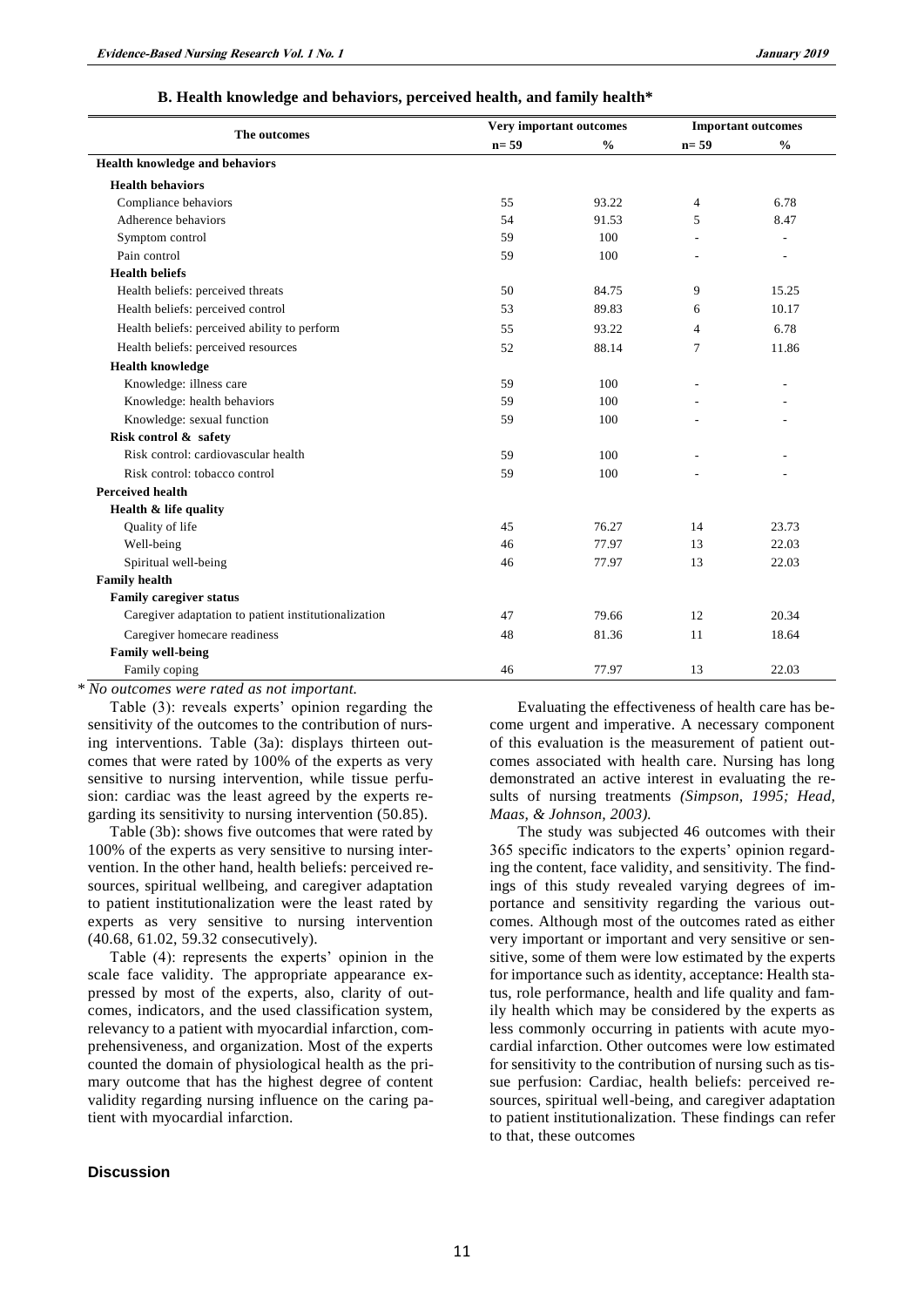| The outcomes                             | <b>Very Sensitive</b> |               | <b>Sensitive</b>    |                             |
|------------------------------------------|-----------------------|---------------|---------------------|-----------------------------|
|                                          | $No.=59$              | $\frac{0}{0}$ | $No = 59$           | $\frac{0}{0}$               |
| <b>Physiological health</b>              |                       |               |                     |                             |
| Cardiopulmonary                          |                       |               |                     |                             |
| Cardiac pump effectiveness               | 47                    | 79.66         | 12                  | 20.34                       |
| Circulation status                       | 59                    | 100           | $\mathcal{L}^{\pm}$ | $\overline{\phantom{a}}$    |
| Vital signs status                       | 59                    | 100           | $\overline{a}$      | $\mathcal{L}^{\mathcal{L}}$ |
| Tissue perfusion: cardiac                | 30                    | 50.85         | 29                  | 49.15                       |
| Tissue perfusion: peripheral             | 49                    | 83.05         | 10                  | 16.95                       |
| Coagulation status                       | 45                    | 76.27         | 14                  | 23.73                       |
| <b>Elimination</b>                       |                       |               |                     |                             |
| Bowel elimination                        | 59                    | 100           | $\overline{a}$      | L.                          |
| Fluids & electrolytes                    |                       |               |                     |                             |
| Fluid balance                            | 59                    | 100           |                     |                             |
| Electrolyte & acid base balance          | 46                    | 77.97         | 13                  | 22.03                       |
| <b>Nutrition</b>                         |                       |               |                     |                             |
| Nutritional status                       | 58                    | 98.31         | $\mathbf{1}$        | 1.69                        |
| Nutritional status: nutrient intake      |                       |               |                     |                             |
|                                          | 53                    | 89.83         | 6                   | 10.17                       |
| Nutritional status: biochemical measures | 51                    | 86.44         | 8                   | 13.65                       |
| <b>Therapeutic response</b>              |                       |               |                     |                             |
| Medication response                      | 59                    | 100           |                     |                             |
| <b>Functional Health</b>                 |                       |               |                     |                             |
| <b>Energy maintenance</b>                |                       |               |                     |                             |
| Activity tolerance                       | 59                    | 100           |                     |                             |
| Energy conservation                      | 58                    | 98.31         | $\mathbf{1}$        | 1.69                        |
| Rest                                     | 57                    | 96.61         | $\overline{c}$      | 3.39                        |
| Sleep                                    | 59                    | 100           | $\overline{a}$      | $\overline{\phantom{a}}$    |
| Psychomotor energy                       | 59                    | 100           |                     | ÷                           |
| Self-care                                |                       |               |                     |                             |
| Self-care: activity of daily living      | 59                    | 100           |                     |                             |
| Self-care: non-parentral medication      | 59                    | 100           |                     |                             |
|                                          |                       |               |                     |                             |
| <b>Psychosocial Health</b>               |                       |               |                     |                             |
| Psychosocial well-being                  |                       |               |                     |                             |
| Body image                               | 52                    | 88.14         | 7                   | 11.86                       |
| Identity                                 | 53                    | 89.83         | 6                   | 10.17                       |
| Self-esteem                              | 59                    | 100           |                     | ÷.                          |
| <b>Psychosocial adaptation</b>           |                       |               |                     |                             |
| Acceptance: health status                | 59                    | 100           |                     |                             |
| Coping                                   | 59                    | 100           |                     |                             |
| Self-control                             |                       |               |                     |                             |
| Anxiety control                          | 55                    | 93.22         | 4                   | 6.78                        |
| <b>Social interaction</b>                |                       |               |                     |                             |
| Role performance                         | 51                    | 86.44         | 8                   | 13.65                       |

#### **Table (3): Experts' opinion regarding the sensitivity of the outcomes to nursing interventions A. Physiological, functional, and psychological**

*\*No outcomes were rated by the experts as not sensitive to nursing intervention*

may be considered beyond the scope of cardiovascular nursing. Surprisingly, none of the experts rated any of the outcomes as not important or not sensitive to nursing contribution.

Inter-rater reliability testing (for determining the consistency between the two researchers for each outcome) revealed a high degree of consistency between the two raters. These results were supported by earlier ones of a larger NOC *study (Iowa Outcomes Project, 2001)* that reported similar findings of the content validity and nursing sensitivity of three study outcomes which are caregiver physical health, caregiver performance: direct care, and self- care: activities of daily living, as well as approximately 50 additional outcomes rated by ANA group members *(Iowa Outcomes Project, 2001). Mass, et al., (2002*) reported another preliminary analysis of interrater reliability and construct or criterion validity of 15 outcomes*.* The results indicated that NOC outcomes could be used to document the effectiveness of nursing interventions accurately. *Keenan, et al., (2003)* conducting a study to provide evidence of the inter-rater reliability, validity, and sensitivity of a subset of NOC measures, including 26

outcomes found to be "most clinically useful" in a nurse practitioner setting (NPS). Results indicated that the measures are valid, reliable, and sensitive as clinical measures of nurse outcomes.

Similar findings reported by *Alxander, and Kroposki (2001)*, who developed a Community Health Nursing Outcomes Inventory of 48 outcomes measures for client outcomes in community settings. Results concluded that the instrument is efficiently measuring outcomes sensitive to nursing care. A survey research design was used to assess the importance, sensitivity to nursing interventions and content validity of six client outcomes from the NOC. Results strongly supported the content validity and nursing sensitivity of outcomes and their specific indicators. Experts judged all six outcomes to be important and 90% of indicators as important in determining the outcomes. All outcomes and 78% of the indicators were decided to be responsive to communty health nursing interventions *(Head, Mass,&*

*Johnson, 2003).*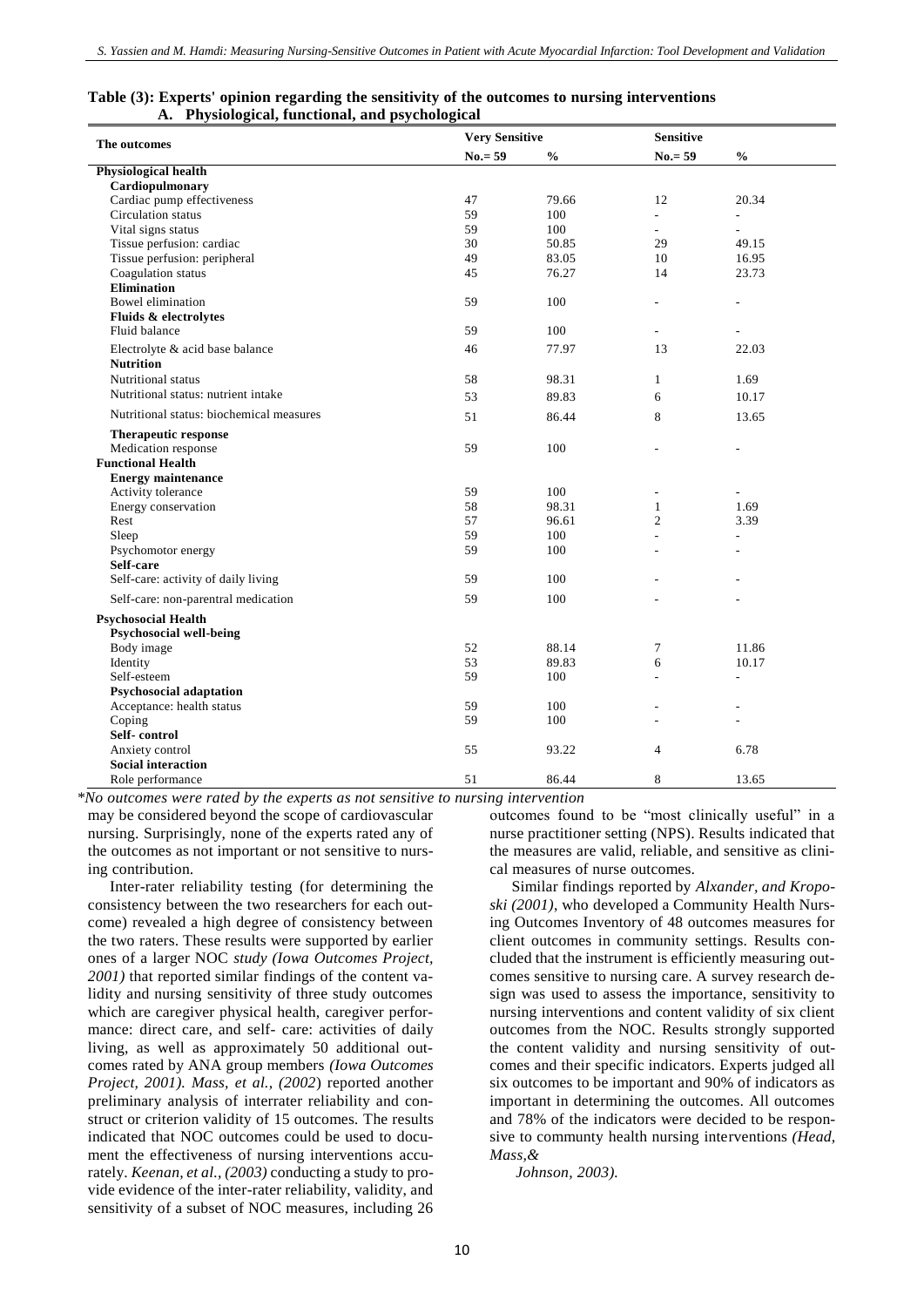## **Table (3): Experts' opinion regarding the sensitivity of the outcomes to nursing interventions B. Health knowledge and behaviors, perceived health, and family health**

|                                                      | Very sensitive | <b>Sensitive</b> |                |               |
|------------------------------------------------------|----------------|------------------|----------------|---------------|
| The outcomes                                         | $No = 59$      | $\frac{0}{0}$    | $No.= 59$      | $\frac{0}{0}$ |
| Health knowledge and behaviors                       |                |                  |                |               |
| <b>Health behaviors</b>                              |                |                  |                |               |
| Compliance behaviors                                 | 53             | 89.83            | 6              | 10.17         |
| Adherence behaviors                                  | 53             | 89.83            | 6              | 10.17         |
| Symptom control                                      | 59             | 100              | L,             |               |
| Pain control                                         | 59             | 100              |                |               |
| <b>Health beliefs</b>                                |                |                  |                |               |
| Health beliefs: perceived threats                    | 45             | 76.27            | 14             | 23.73         |
| Health beliefs: perceived control                    | 46             | 77.97            | 13             | 22.03         |
| Health beliefs: perceived ability to perform         | 50             | 84.75            | 9              | 15.25         |
| Health beliefs: perceived resources                  | 24             | 40.68            | 35             | 59.32         |
| <b>Health knowledge</b>                              |                |                  |                |               |
| Knowledge: illness care                              | 59             | 100              |                |               |
| Knowledge: health behaviors                          | 59             | 100              |                |               |
| Knowledge: sexual function                           | 59             | 100              |                |               |
| Risk control & safety                                |                |                  |                |               |
| Risk control: cardiovascular health                  | 57             | 96.61            | $\overline{2}$ | 3.39          |
| Risk control: tobacco control                        | 55             | 93.22            | $\overline{4}$ | 6.78          |
| <b>Perceived health</b>                              |                |                  |                |               |
| Health & life quality                                |                |                  |                |               |
| Quality of life                                      | 58             | 98.31            | 1              | 1.69          |
| Well-being                                           | 56             | 94.92            | 3              | 5.08          |
| Spiritual well-being                                 | 36             | 61.02            | 23             | 38.98         |
| <b>Family health</b>                                 |                |                  |                |               |
| <b>Family caregiver status</b>                       |                |                  |                |               |
| Caregiver adaptation to patient institutionalization | 35             | 59.32            | 24             | 40.68         |
| Caregiver homecare readiness                         | 44             | 74.58            | 15             | 25.42         |
| <b>Family well-being</b>                             |                |                  |                |               |
| Family coping                                        | 49             | 83.05            | 10             | 16.95         |

*\*No outcomes were rated by the experts as not sensitive to nursing intervention*

## **Table (4): Experts' opinion regarding the face validity of the nursing-sensitive outcomes measuring instruments**

|                                                                                                    | Agree     |               |
|----------------------------------------------------------------------------------------------------|-----------|---------------|
| items                                                                                              | $No.= 59$ | $\frac{0}{0}$ |
| The instrument looks like measurement scale for measuring nursing-sensitive outcomes for the pa-   | 59        | 100           |
| tient with acute myocardial infarction                                                             |           |               |
| Scale title denotes the intended work to measure nursing-sensitive outcomes for the patient with   | 59        | 100           |
| acute myocardial infarction                                                                        |           |               |
| The instrument covers the various dimensions of biopsychosocial aspects of care for the patient    | 59        | 100           |
| with acute myocardial infarction                                                                   |           |               |
| The outcomes are relevant to the biopsychosocial aspects of the patient with myocardial infarction | 59        | 100           |
| The six classifications and their components are clearly defined                                   | 59        | 100           |
| The classification system is clear, organized, and understandable                                  | 57        | 96.61         |
| The instrument includes adequate coverage for each class                                           | 59        | 100           |
| The outcomes selected balanced between different aspects of biopsychosocial dimensions of acute    | 56        | 94.92         |
| myocardial infarction care                                                                         |           |               |
| The outcomes are measurable, observable                                                            | 55        | 93.22         |
| The outcomes look like the outcomes                                                                | 56        | 94.92         |
| The indicators' statement clear, and easy to use                                                   | 56        | 94.92         |
| The instrument is concise.                                                                         | 10        | 16.95         |
| The outcomes have the highest degree of content validity regarding nursing influence on the caring |           |               |
| patient with acute myocardial infarction                                                           |           |               |
| Physiologic health                                                                                 | 50        | 84.75         |
| <b>Functional health</b>                                                                           | 45        | 76.72         |
| Psychosocial health                                                                                | 40        | 67.80         |
| Health knowledge and behaviors                                                                     | 49        | 83.05         |
| Perceived health                                                                                   | 39        | 66.10         |
| Family health                                                                                      | 35        | 59.32         |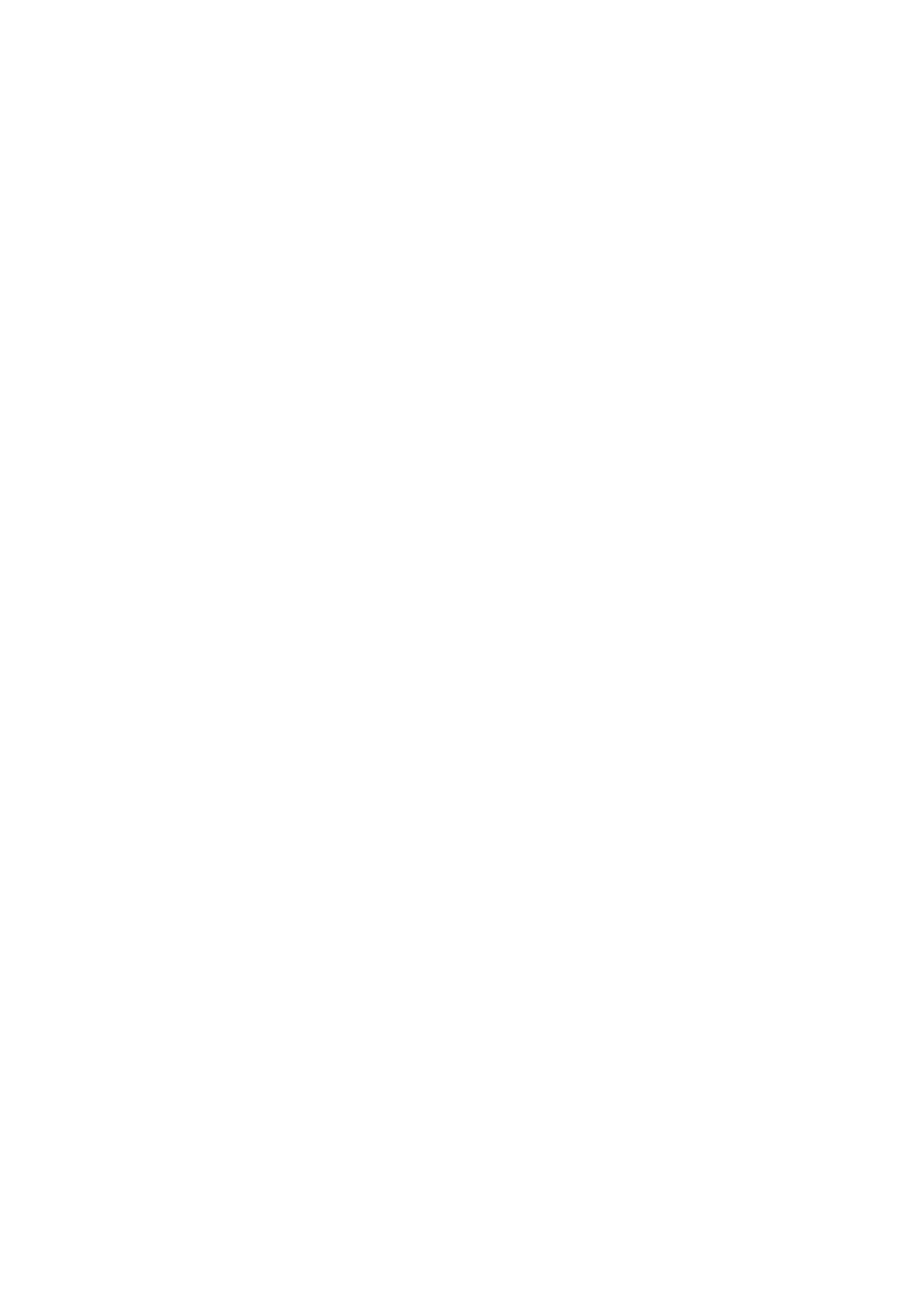*Lee, (2003)* carried out a study to assess the importance and sensitivity to nursing interventions of four nursing-sensitive outcomes selected from the Nursing Outcomes Classification. Outcomes for this study were "knowledge: diet, knowledge: disease process, knowledge: energy conservation, and knowledge: health behaviors". Results confirmed the importance and nursing sensitivity of outcomes and their indicators, which is congruent with the current study findings that all experts judged health knowledge outcomes "knowledge: illness care, knowledge: health behaviors, and knowledge: sexual function" as very important and very sensitive outcomes to nursing interventions. Similar findings were reported by *(Maas et al., 2002; Keenan et al., 2003; Johnson et al., 2003).* One hundred sixty-nine of the NOC patient outcomes tested for inter-rater reliability, criterion validity, and sensitivity in 10 field sites, ranging from hospitals to home care, pairs of nurses rated the outcome measures for 5 to 130 patients. Inter-class correlations with criterion measures were greater than or equal to  $0.70$ for 63 outcomes, which is congruent with the current study findings that intra-class correlations were greater than or equal to 0.8 for the 46 outcomes. *Ralph et al., (2003)* reported similar results.

Qualitative analysis of the independent comments from the experts on the developed nursing outcomes measuring scale revealed that 90% of the experts offered comments in addition to ratings of the outcomes and indicators. Comments were analyzed using basic comment analysis techniques. Experts offered suggestions for outcome definitions, additional indicators, additional outcomes, and critiques of wording and appropriateness of the indicator's statements. Several comments raised substantive questions concerning the study outcomes. Because of the space limitations, only the most frequently repeated concerns reported here. Some experts challenged the appropriateness of individual-level outcomes for cardiovascular nursing practice. Some experts viewed that some of the outcomes can merge under single outcomes such as (rest and sleep). Some criticized the scale of measurements especially in discriminating between levels of non-numeric outcomes that depends mostly on the subjectivity of the assessor. The experts also criticized the length of the instrument. The only rationale for this is the multiple health dimensions it measures. *Head, Mass, & Johnson, (2003*) reported some of these comments*,* specifically regarding wording and appropriateness of the outcomes, while *Kol, Jacobson, Wieler, Weiss,& Sahed, (2003)* reported the subjectivity of the scale grading, in addition, some of the indicators are not identical to the clinical guidelines, and also question whether an evaluation scale of 5 grades is necessary for such numeric values as vital signs.

On testing the Nursing Sensitive Outcomes instrument reliability, the researchers in the present study, faced some difficulties related to appropriateness of the scale to measure some outcomes indicators such as nausea not present, vomiting not present, orthostatic hypotension not present etc., the subjectivity of the scale, the translation necessary to convert indicators into interview Arabic questions, and selecting the appropriate wording to be understandable by low educated people. *Morrison, Broughs,* 

*Witt, Redden, &Leeper, (2000)* also reported similar comments from the data collectors provided information about ease of using the instrument and raised questions about the questions that need to be addressed such as some indicators appeared to be more appropriate answered "Yes' or "No" rather than on a scale 1 to 5. A second issue was the necessary transformation of the indicators into interview questions, and third issue was the redundancy of some of the indicators within the instrument.

## **6. Conclusion**

Health care reforms have primarily focused on reducing costs, with little concern for the evaluation of the efficiency of health care providers practices. Outcomes measures such as mortality and morbidity often used as gross measures of medical practice, but nursing interventions tend to address more immediate outcomes such as improved tissue perfusion, greater activity tolerance, improved hydration, and reduced pain. Researchers developed the Nursing Outcomes Classification (NOC) tool to provide more comprehensive standardized information on patient, family, and community outcomes that result from nursing interventions. This study developed a modified version of this tool to measure holistic nursing interventions provided for patients with acute myocardial infarction. The study provided evidence of outcome content validity, reliability and nursing sensitivity of the studied outcomes. These findings indicated that the NOC could serve as a measure of the effectiveness of nursing interventions in caring for patients with acute myocardial infarction.

#### **7. Recommendations**

The following recommendations can deduce:

- The developed tool was validated, and its reliability ascertained so, it is imperative to be disseminated to be used by the cardiovascular nurses caring for patients with acute myocardial infarction. It is not always sufficient to consider the outcomes that occur during hospitalization but to extend the measurement across the continuum of care.
- The inclusion of NOC in nursing curricula to be utilized by nursing students in clinical education as a continuum for nursing diagnosis classification.
- Further validation applied to test the NOC outcomes in clinical practice, on a considerably larger sample size would be needed to conduct factor analysis, eliminate redundant indicators, and develop more confidence in the generalizability and applicability with appropriate training for nurses using this instrument.
- Refinement of the NOC outcomes and indicators is strongly recommended to serve as a measurement of the quality of nursing intervention provided for various patients in different clinical settings; hence this will help nursing to retain its identity in a health care system restructured for greater efficiency.
- The enterprise of nurse clinicians and scientists working together is needed to clearly define and measure patient outcomes, as well as to highlight both nursing's unique contribution and the synergy of multidisciplinary collaboration in achieving optimal patient outcomes.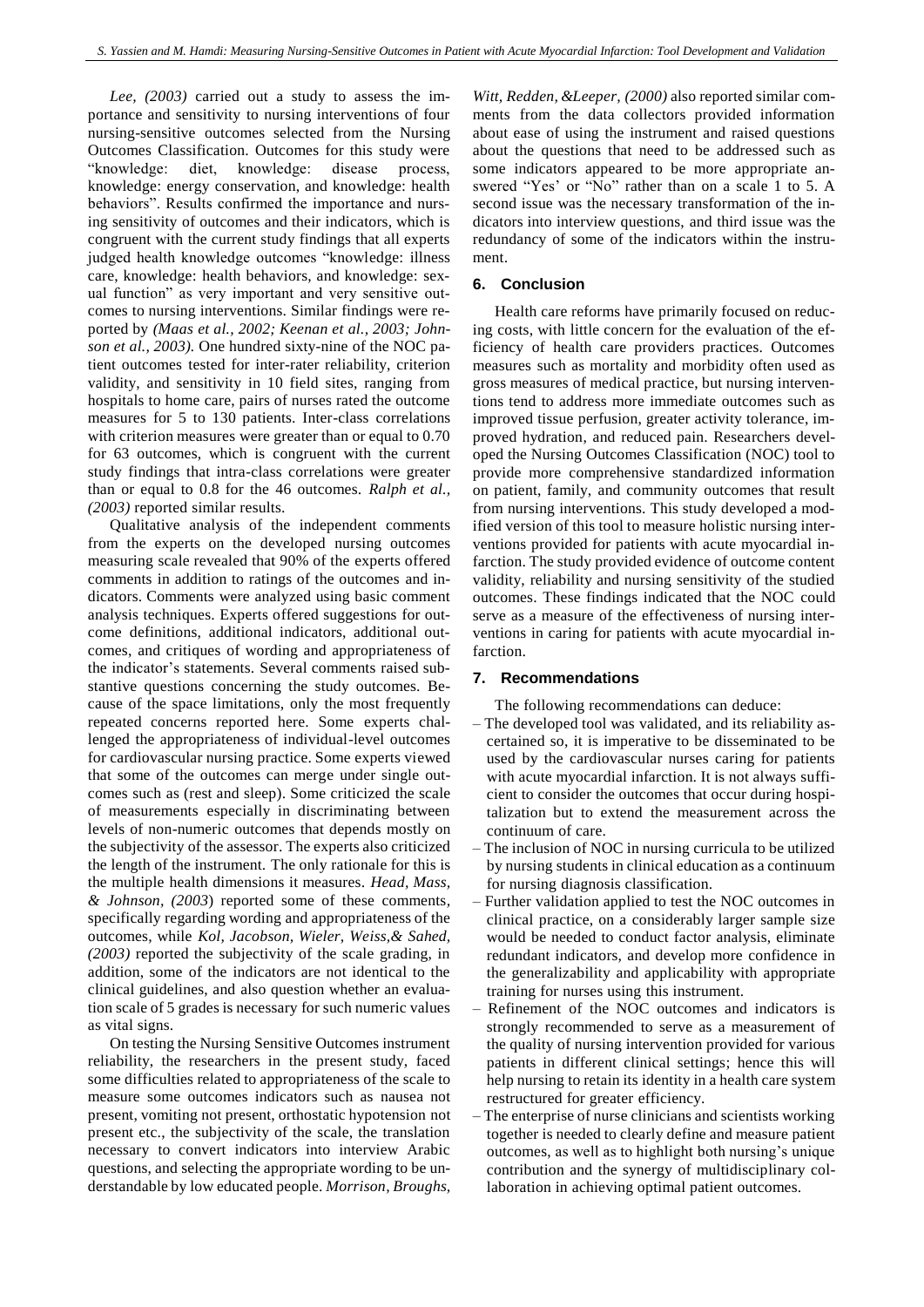#### **8. References**

- *1. Alexander, J. W., & Kroposki M. (2001):* Community Health Nursing Outcomes Inventory. Outcomes Management of Nursing Practice, 5(2):75-81.
- *2. Aydelotte, M. (1962):* The Use of Patient Welfare as a Criterion Measure. Nursing Research, 11:10-14.
- *3. Beth, N. & Catherine N. (2002):* Recognizing and Responding to Acute Myocardial Infarction. Nursing, 32(10):50.
- *4. Crane, S. C. (1991):* A Research Agenda for Outcomes Research. In: Patient Outcomes Research: Examining the Effectiveness of Nursing Practice. Proceedings of Conference sponsored by the National Center for Nursing Research, Sept. 11-13, 1991. Rockville, MD: US Dept. of Health and Human Services, Public Health Service, National Institutes of Health: 54-60, NH Publication 93-3411: Copyright 1998. Aspen Publisher, INC.
- *5. Deaton, C. (1998):* Outcomes Measurement. Cardiac Surgery, (Part 2) Recovery. Journal of Cardiovascular Nursing. Full article. Pubmed.
- *6. Dunbar, S., Funk, M., Wood K., & Valderrama, A. L (2004):* Ventricular Dysrhythmias: Nursing Approaches to Health Outcomes. Journal of Cardiovascular Nursing, 19 (5): 316-28.
- *7. Head, B. J., Maas, M., & Johnson, M. (2003):* Validity and Community Health Nursing Sensitivity of Six Outcomes for Community Health Nursing with Older Clients. Journal of Public Health Nursing, 20(5):385- 398.
- *8. Heater, B. S., Becker, A. M., & Olson, R. K. (1988):* Nursing Interventions and Patient Outcomes: A metaanalysis of Studies. Nursing Research. 37:303-307
- *9. Hubbard, J., (2003):* Complications Associated with Myocardial Infarction. Nursing Times, 99(15): 28-9.
- *10. Iowa Intervention Project (1996):* Nursing Interventions Classification (NIC). 2nd ed. St. Louis: Mosby.
- *11. Iowa Outcomes Project, (2001):* Unpublished Data, In, B. J. Head, M. Maas, M. Johnson. Validity and Community Health Nursing Sensitivity of Six Outcomes for Community Health Nursing with Older Clients. 2003. Journal of Public Health Nursing. 20(5):394.
- *12. Jennings, B. M. (1991):* Patients Outcomes Research: Seizing the Opportunity. Advances in Nursing Science, 14(2):59-72.
- *13. Johnson, M., & Maas, M. (1997):* Iowa Outcome Project: Nursing Outcomes Classification (NOC). St. Louis. Mosby, pp 3, 65-311.
- *14. Johnson, M., Maas, M., & Moorhead, S. (2000):*  Iowa Outcomes Project: Nursing Outcomes Classification (NOC). (2nd ed.). St. Louis. Mosby, pp 4-18, 84-95, 99-446.
- *15. Johnson, M., Moorhead, S., Maas M., & Reed, D. (2003):* Evaluation of the Sensitivity and Use of the

Nursing Outcomes Classification. Journal of Nursing Measurements, 11(2):119-134.

- *16. Keenan, G., Stocker, J., Barkauskas, V., Johnson, M., Maas M., Moorhead S., & Reed D. (2003):* Assessing the Reliability, Validity, and Sensitivity of Nursing Outcomes Classification in Home Care Settings. Journal of Nursing Measurements, 11(2): 135- 55.
- *17. Kol, Y., Jacobson, O., Wieler, S., Weiss, D., & Sahed, Z. (2003):* Evaluation of the Nursing Outcomes Classification (NOC) from Theory to Practice in Israel. Outcomes Management, 7(3):121-8.
- *18. Lang, N. M., & Clinton, J. F, (1984):* Assessment of Quality of Nursing Care. Annual Review of Nursing Research, 2:135-163.
- *19. Lang, N. M., & Marek K. D. (1990):* The Classification of Patient Outcomes. Journal of Professional Nursing, 6:153-163.
- *20. Lee, E. J. (2003):* Validation of Nursing Care Sensitive Outcomes Related to Knowledge. Taehan Kanho Hakhoe Chi, 33(5):625-32.
- *21. Lower, M. S., & Burton S. (1989):* Measuring the Impact of Nursing Interventions on Patient Outcomes: The Challenge of the 1990s. Journal of Nursing Quality Assurance, 4(1):27-34.
- *22. Maas, M. L., Reed, D., Reeder, K. M., Kerr, P., Specht, J., Johnson, M., & Moorhead, S., (2002):* Nursing Outcomes Classification: A Preliminary Report of Field Testing. Outcomes Management, 6(3): 112-9.
- *23. Marek, K. D. (1989):* Outcomes Measurement in Nursing. Journal of Nursing Quality Assurance, 4(1):1-9.
- *24.Moorhead, S., Swanson, E., Johnson, M., & Mass, M., (2018):* Nursing Outcomes Classification (NOC): Measurement of health outcomes.6<sup>th</sup> ed., ELSEVIER. St. louis. Pp. 19
- *25. Morrison, R. S., Broughs, C., Witt, M., Redden J., & Leeper, J. D. (2000):* Evaluation of NOC Instruments with Chronically I:ll Patients. Southern Online Journal of Nursing Research. Issue 1(1). www.snrs.org
- *26. North American Nursing Diagnosis Association (NANDA) (1994):* Nursing Diagnoses: Definitions and Classification, 1995/1996. Philadelphia:
- *27. Nylor, M. D., Munro, B. H. & Brotoon, D. A. (1991):* Measuring the E\_ectiveness of Nursing Practice. Clinical Nurse Specialist, 5:210-215.
- *28. Ralph, S. S., Mailey, S., VanDyke Hayes, K., Deneselya, J., Kraft, M. R., Bachand, J. K. (2003):*  Validation of Nursing Sensitive Outcomes in Persons with Spinal Cord Impairment, Science of Nursing, 20(4):251-6
- *29. Rantz, M. J. & LeMone, P. (1995):* Classification of Nursing Diagnoses: Proceedings of the Eleventh Con-